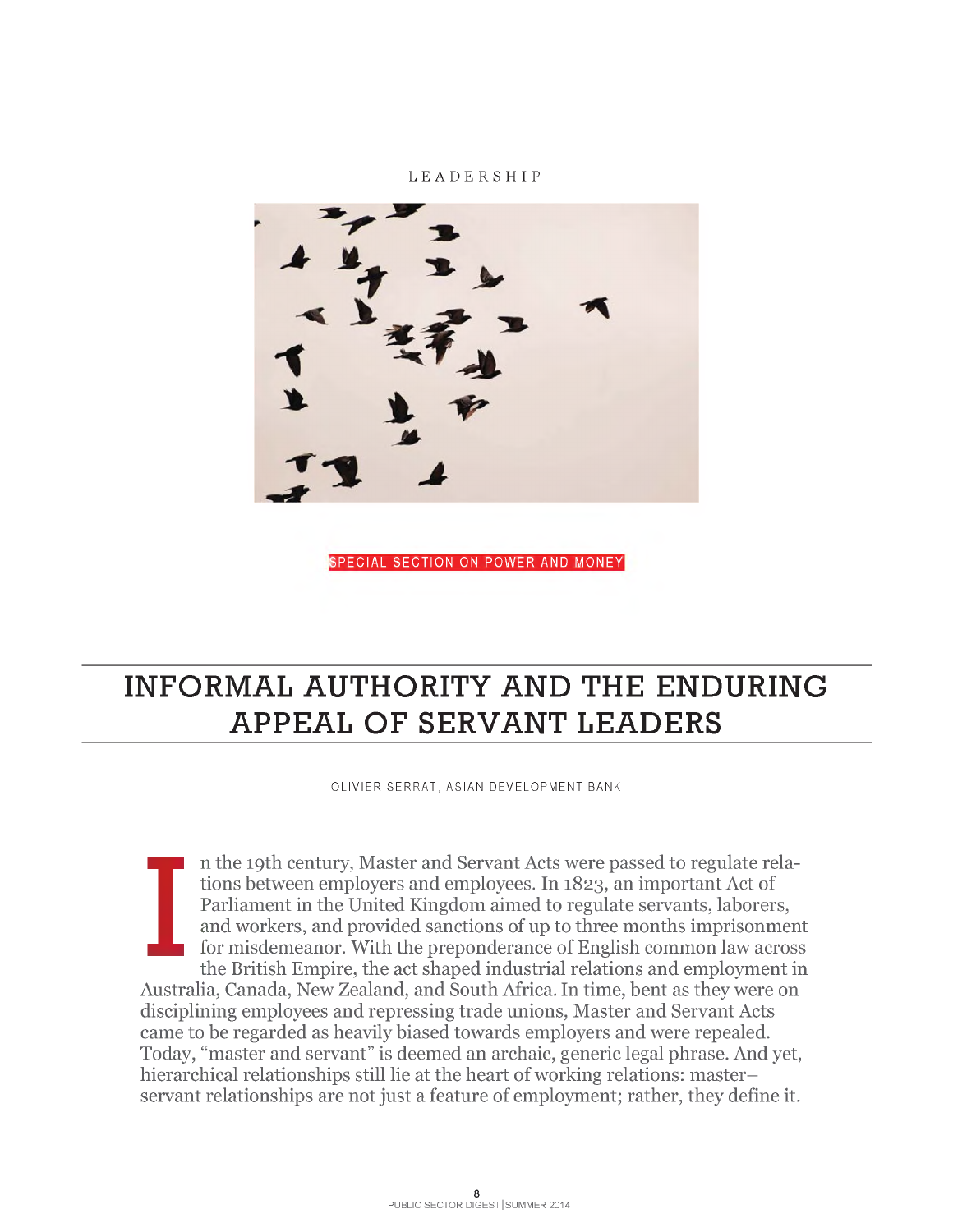On one side are employers with managers as their agents, who unlike servants, can act on the employer's behalf; on the other are employees, the subordinates of anointed, well-paid, agents. The whole time, money and its resultant power stoke the fire of commerce. The fact that personnel engagement correlates closely with individual, collective, and corporate performance needs no confirmation. Since remunerated work occupies so much of our lives, how might better appreciation of the pitfalls of money and power break the bonds of servitude to inspire more convivial approaches that truly modernize the workplace?

#### **I. ON MONEY, POWER, AND SERVITUDE**

For most of us, money is an insidious and permanent feature of life. We scarcely notice how subtly, yet intensely, it controls us.In large regions of the globalizing world, money is no longer just a means of exchange, but the end of exchange. It exercises arcane influence on purposeful activity, attitude to work, and personal development—the highest level of which Abraham Maslow termed self-actualization. In its increasingly worldwide incarnation, money has altered man's ideas of moral standards and values. It makes us both master and servant; we can have but little power over money if we do not understand its power over us.

None of this is new. More than 2,300 years ago, Aristotle established the fundamental difference between economics, namely, the exchange or trade of scarce resources to achieve desired ends, and chrematistics, the art of getting rich. He cautioned that the accumulation of moneyper *se* is an unnatural activity that dehumanizes those who practice it. But, with its newfound, near-universal value, money now drives all kinds of activity, even work directed against man: it turns what ought not be into objects of buying and selling and, in this sense, brings chaos to society. Society must use reason to understand the proper place and role of money in social life and learn to control this elemental force and the torrents of power that spring from it.

#### **II. THE AGE OF KNOWLEDGE**

Assumptions about people working in organizations are less and less tenable: forged by the experience of the Industrial Revolution, the worldview persists that they are subordinate employees retained around the clock. Another is that these people rely on their organization for livelihood and career. One hundred years ago, in the United States and Europe, the largest single group of workers labored in agriculture. However, sixty years later, it consisted of technical, professional, and managerial people. Today, it is made up of knowledge workers. These are people who are employed because of their knowledge of a subject matter rather than their ability to perform manual labor, who may practice at an organization but might not be its employees. And, if they are in full-time employment, fewer and fewer are subordinates.

Observers such as Charles Handy have made out that working habits are shifting from lifetime employment in a single organization to portfolio work. Knowledge workers produce and distribute ideas and information rather than goods or services. They are individuals with different aspirations from the hierarchy-conscious personnel of the past; they are also mobile and they do leave. Hiring talented people is difficult; keeping them is more difficult still.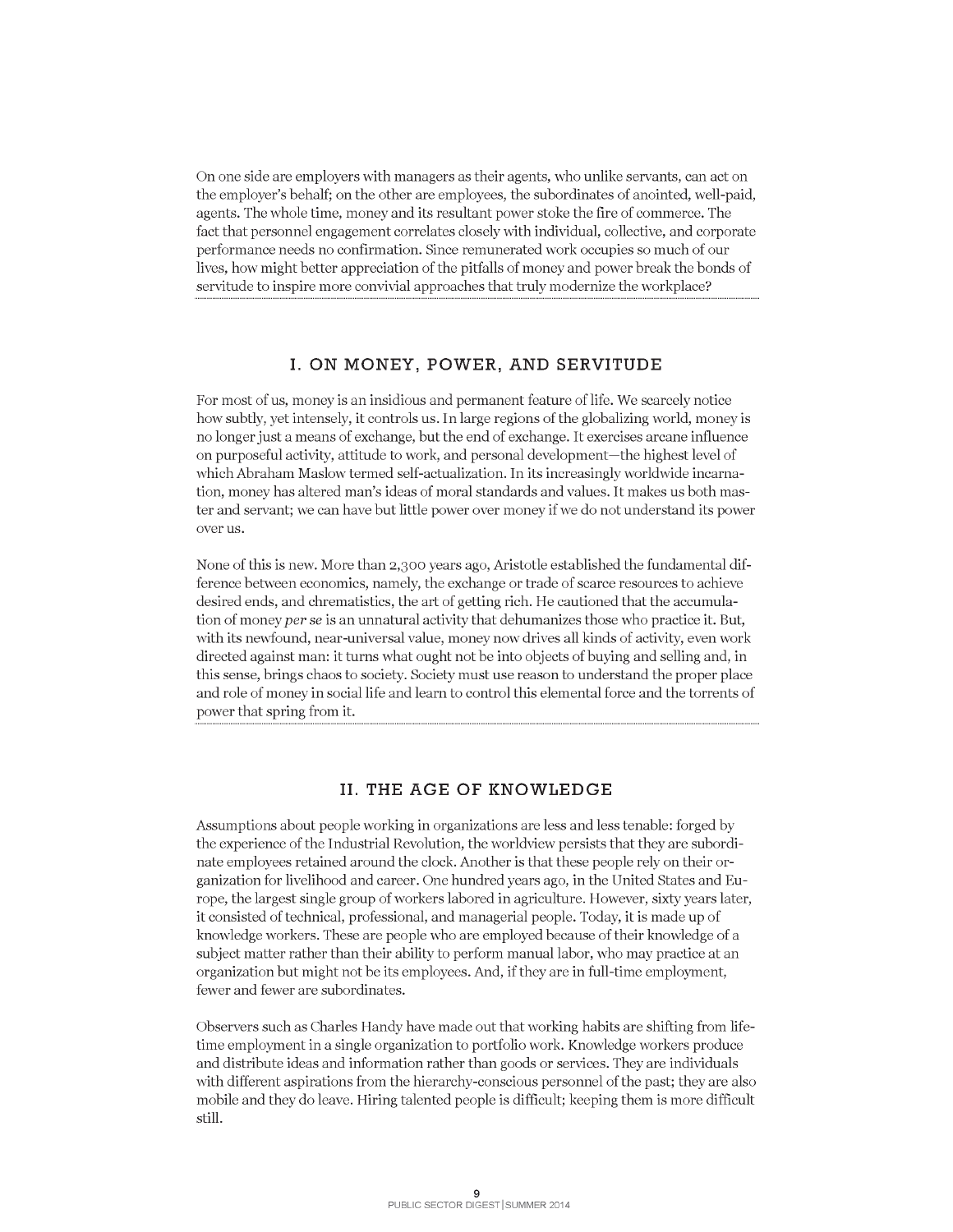**"From now on, managers will be asked to reply convincingly to a simple question: Why, where informal authority is the cutting edge of the game, should a knowledge worker want to be managed by you?"**

So, to plug the drain of human capital in a competitive knowledge economy, knowledge workers should be treated as an asset rather than as a cost. Preferably, they should be managed as though they were partners, or at least volunteers. Knowledge workers require knowledge managers, notbosses. These new-era managers need to set and enforce on themselves exacting standards for their performance of those functions that determine ability to perform. Time and again, traditional managers exercise no leadership at all but only position power. Many reach the top by being tough and self-affirmative or by being the kind of person that others feel safe in following or promoting. Yet managing knowledge workers requires that managers themselves act as good followers and team players as well as leaders and technologists.

Since the process of impelling the performance of knowledge workers is mainly developmental, they need also to hone skills in appraising, coaching, mentoring, and providing feedback. One measure of their effectiveness will be the quality of the relationships they create. The knowledge economy is pruning status, power, and upward mobility from the managerial role. From now on, managers will be asked to reply convincingly to a simple question: Why, where informal authority is the cutting edge of the game, should a knowledge worker want to be managed by you?

## **III. THE ADVENT OF INFORMAL AUTHORITY**

Formal authority—the power to direct—is the defining characteristic of societal and organizational hierarchy. Charting a chain of command, one eventually locates somebody, or some group, who administers an organization's collective decision rights, and enjoys the perquisites ascribed to the function. With position power comes a set of resources with which to manage the holding environment of the organization and marshal attention. Yet, if formal authority resides at the top in most types of organizations to this day, it is located there as part of an exchange against overt expectations in a specific context. Therefore, it can be taken away. Commonly, it is also lent on to lower-level managers according to the relevance and importance of their positions, with which special rights and privileges are in turn associated. Paradoxically, in all cases, managers can be made responsible for getting things done but are not given the requisite authority—certainly not over their own bosses or even peers.

Nowadays, formal authority cuts less and less ice: in networked, pluralistic organizations that have no choice but to rapidly devise adaptive and technical solutions, the power of formal authority is eroding as its utility becomes less evident. As a result, many managers often feel they have traded their former freedom for an illusion. At the same time, since many organizations are discarding command-and-control hierarchies in favor of flatter management structures, and essential expertise and decision-making ability is ever more widely dispersed in organizations, it is necessary to excel at persuasion to move people in the right direction and get work done through others. Therefore, all things considered,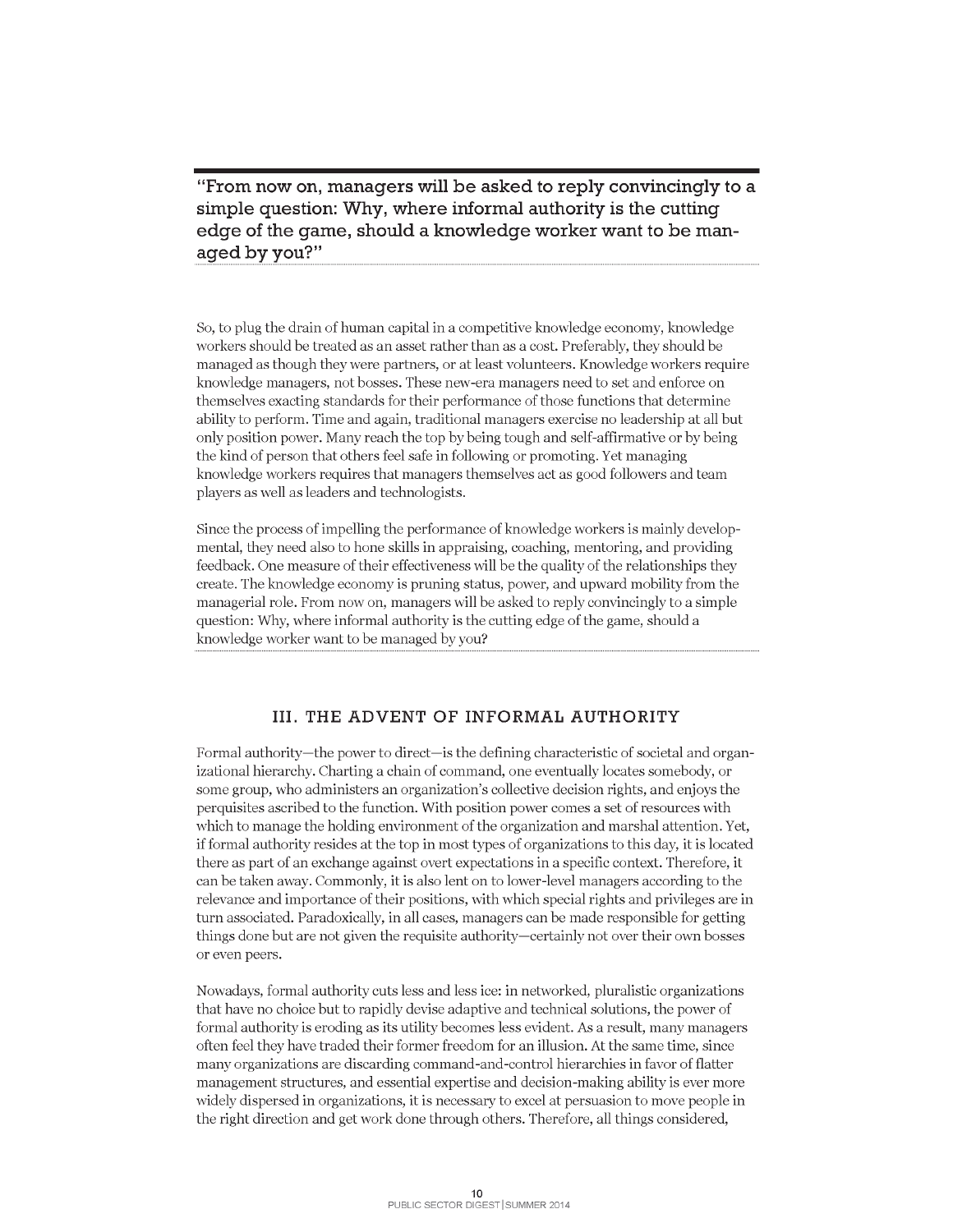formal authority is best understood as the potential for power, the total amount of which 2lst century organizations should aim to expand by leveraging mutual influence among personnel.

Having a positive leadership effect does not depend on formal authority; indeed, some of the finest leadership comes from people who avoid that. In opposition to formal authority, which relies on conformity without acceptance, the power of informal authority to stimulate attitudes and behaviors rests on admiration, credibility, respect, and trust, which altogether conduce conformity coupled with acceptance. More and more, notions of distributed leadership and management by persuasion entreat: when working with knowledge workers, managers cannot possibly have direct authority over how their subordinates perform; they can at best coax them to do their utmost. Managers can deliver more by not clutching the reigns and, instead, entice others to hold them as the situation warrants. To wit, there might be six ways to distribute leadership: formal, pragmatic, strategic, incremental, opportunistic, and cultural.

That being said, the categories are neither fixed nor mutually exclusive: each, alone or in combination with others, may be appropriate at a given time depending on conditions. To note further, three quintessential elements distinguish distributed leadership from other theories and practices ofleadership: first, it highlights leadership as an emergent property of a group or network of interacting individuals; second, it admits openness in the boundaries of leadership; third, it implies that multiple types of expertise are distributed across the many, not the few. Fundamentally, however, it is the first of the three characteristics, expressly, emergence, that exemplifies distributed leadership. By distributing leadership, organizations can become sophisticated and versatile, listening to and utilizing the expertise of many to deploy synergies.

### **IV. THE ENDURING APPEAL OF SERVANT LEADERS**

Leadership remains a complex and contested subject. But there is no doubt that the consequences of modernity throw up unprecedented challenges that beg sophisticated understanding of its nature in organizations. Early models of leadership were frequently Western and borrowed from the military. They examined the settings in which leaders emerge, and then searched for psychological traits. The definite, often heroic endowments they identified typically embraced vision, ideological orientation, charisma, physical vitality and stamina, courage and resolution, intelligence and action-orientedjudgment, decisiveness, self-confidence, assertiveness, a need for achievement, eagerness to accept responsibility, task competence, capacity to motivate people, understanding of followers and their needs, skill in dealing with people, trustworthiness, and adaptability. Not surprisingly, few men or women qualify: inordinate expectations beget commensurate disappointment.

The archetypal qualities desired from heroic leaders—Winston Churchill is a personal favorite— are undoubtedly opportune in dire straits, moments of crisis when the actions of an individual are pivotal. However, old paradigm notions of situational, contingency, transactional, and even transformational leadership-all of which smack of command and control more or less overtly—cannot serve the miscellany of normal organizations that need leadership in the workplace, not the field of battle. For sure, all over the world, ordinary people work with remarkable success in demanding circumstances yet do not advertise superhuman characteristics in their leadership styles.